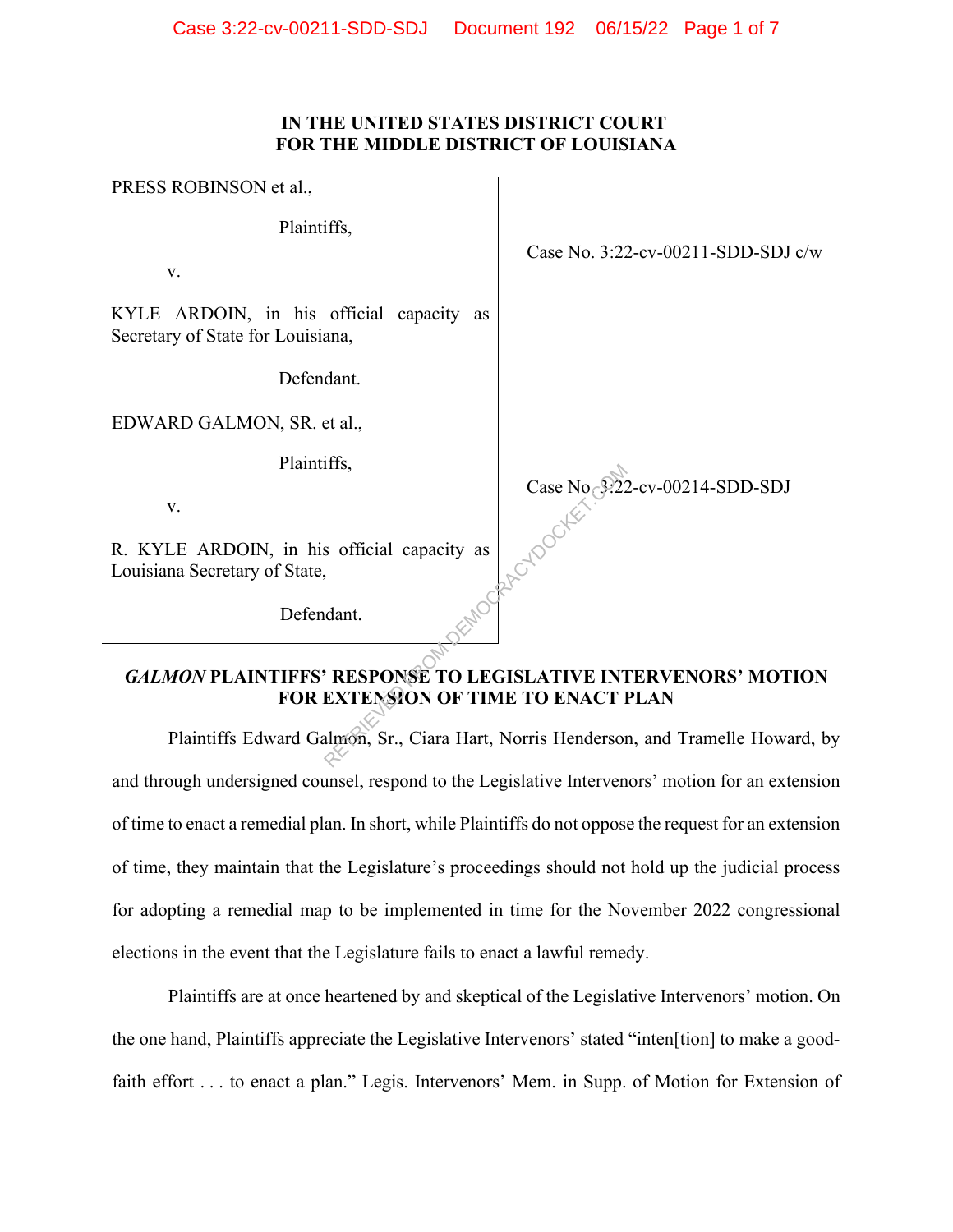#### Case 3:22-cv-00211-SDD-SDJ Document 192 06/15/22 Page 2 of 7

Time to Enact Plan ("Mem.") 2, Rec. Doc. No. 188-1. On the other hand, the pending motion would not be the first time during this litigation that Defendants have sought to delay the Court's proceedings, *see, e.g.*, Rec. Doc. Nos. 129, 131, and this belated request comes a week after the Court originally set the Legislature's remedial deadline, when any concerns about timing would have been as clear to the Legislative Intervenors as they are now. The Legislative Intervenors and other Republican legislators have already expressed their opposition to the very idea of a special session while the judicial process continues, $<sup>1</sup>$  and though bills have now been prefiled, no</sup> committee hearings were undertaken during this past week—a preparatory step the Legislature could have taken before the start of the session to enable expeditious adoption of a new map. Viewed in this light, the Legislative Intervenors' assertion that they will fail to abide by the Court's June 20 deadline seems less like a legitimate concern than a fait accompli.

The Legislative Intervenors' motion raises additional questions. For example, although they cite a purported interest in soliciting public comment and input, *see* Mem. 5, the Legislature still has the transcripts from its roadshow listening sessions and the other public comments Exact of the session to enable expeditive<br>islative Intervenors' assertion that they will<br>like a legitimate concern than a fait accor<br>rvenors' motion raises additional questit<br>in soliciting public comment and input,<br>in its

<sup>1</sup> *See Statement from President Cortez and Speaker Schexnayder*, La. State Legislature (June 10, 2022), https://house.louisiana.gov/H\_Misc/Press\_Rel/PDF/Statement%20from%20President%20Cortez%20and %20Speaker%20Schexnayder2022\_2ES.pdf ("Until the courts have made a final determination on the congressional maps as they were passed by a super majority of the Legislature, we are asking the Governor to rescind his special session call. Before the judicial redistricting process is complete, any special session would be premature and a waste of taxpayer money."); Will Sentell & Mark Ballard, *Top Lawmakers Ask Federal Judge for More Time to Draw Congressional Maps*, Advocate (June 14, 2022), https://www.theadvocate.com/baton\_rouge/news/politics/legislature/article\_79db8398-ebfa-11ec-a894-6f176452d418.html ("'Knowing the Republicans, I don't think they're willing to surrender this early on the judicial process,' said House Majority Leader Blake Miguez, R-Erath. 'They'll want to wait for appellate courts and the U.S. Supreme Court.'"); Wesley Muller, *Special Session Might See Few Changes to GOP-Drawn Maps*, La. Illuminator (June 14, 2022), https://lailluminator.com/2022/06/14/special-session-mightsee-few-changes-to-gop-drawn-maps ("On the eve of the special session, there's a question of whether Republican lawmakers, who make up the majority in the Legislature, have any interest in attempting to approve a map with two majority-Black districts. 'I think you're gonna have two competing maps—one the Legislature is going to propose and one the courts are going to draw,' Sen. Patrick Connick, R-Marrero, said Monday. 'Ultimately the 5th Circuit is going to decide or the Supreme Court, so I don't see the maps coming out differently from Legislature than they already are.'").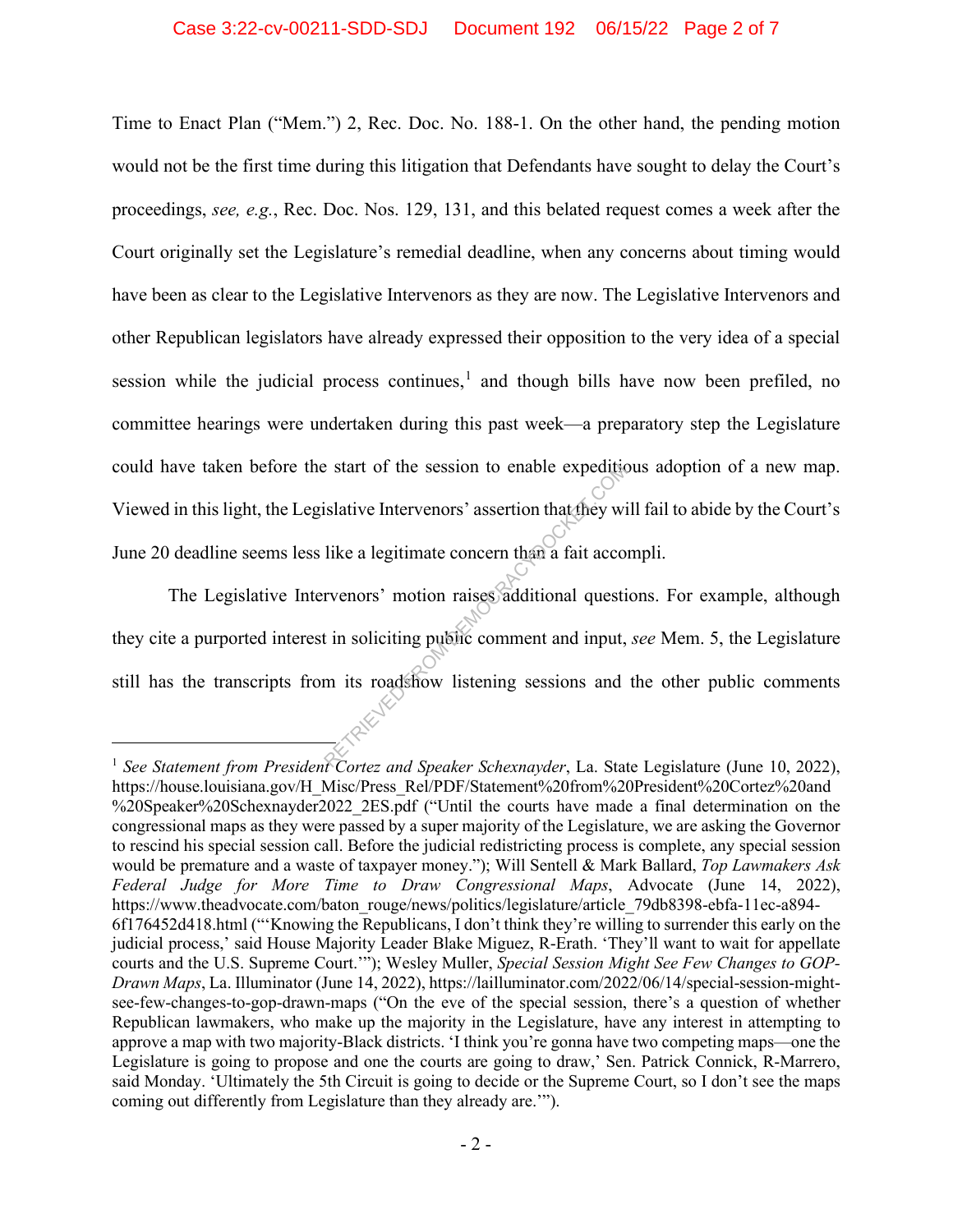# Case 3:22-cv-00211-SDD-SDJ Document 192 06/15/22 Page 3 of 7

received during the initial redistricting process. In other words, the public testimony available to the Legislature when it deliberated the enacted map is the same testimony available to the Legislature now, and, since it seems unlikely that public sentiment would have changed all that much in the intervening four months, "[t]he Legislature [will] not be starting from scratch." Rec. Doc. No. 173 at 148.<sup>2</sup> The Legislative Intervenors also raise the specter of a gubernatorial veto as a reason why more time might be needed, *see* Mem. 4, but a veto risk should be minimal here. Governor John Bel Edwards vetoed the enacted congressional map because it "violates Section 2 of the Voting Rights Act of 1965" and urged the Legislature "to create a map that is in compliance with Section 2."<sup>3</sup> The Court's preliminary injunction order in turn requires the adoption of a remedial map that complies with Section 2. *See* Rec. Doc. No. 173 at 2. If the Legislative Intervenors are serious about "satisf[ying] the principles the Court articulated," Mem. 2, then no gubernatorial veto would be forthcoming. Their purported concerns are thus misplaced—or, at the very least, premature. ref 's preliminary injunction order in turn<br>s with Section 2. See Rec. Dog No. 1<br>it "satisf[ying] the principles the Court and<br>forthcoming. Their purported concerns as<br>the contract of the extraordinary session control the

Finally, the Legislative Intervenors' motion seems to suggest that the extension of time could essentially be tacked onto the end of the extraordinary session called by Governor Edwards, effectively turning a five-day session into a 15-day session. But that is not the case: the Governor's call requires the extraordinary session to end at "6:00 o'clock p.m. on the 20th day of June, 2022,"<sup>4</sup>

<sup>&</sup>lt;sup>2</sup> Moreover, the degree to which the Legislature actually incorporated public testimony during the initial redistricting process has been called into question. *See, e.g.*, Steven Procopio & Melinda Deslatte, *Legislature Sought Public Input in Redistricting, but Mostly Ignored It*, Advocate (Feb. 23, 2022), https:// www.theadvocate.com/baton\_rouge/opinion/article\_c42f8b5a-94d0-11ec-81ec-7732dee83c2c.html ("The House and Senate disregarded many of the public comments and much of the hours of testimony they received and fell into age-old patterns of protecting incumbent officials, political parties and personal allies.").

<sup>3</sup> *Veto of House Bill 1 of the 2022 First Extraordinary Session*, Office of Governor 1–2 (Mar. 9, 2022), https://gov.louisiana.gov/assets/docs/Letters/SchexnayderLtr20220309VetoHB1.pdf.

<sup>4</sup> *Proclamation Number 89 JBE 2022*, Office of Governor 1 (June 7, 2022), https://gov.louisiana.gov/assets/ Proclamations/2022/89JBE2022CallSpecialSession.pdf.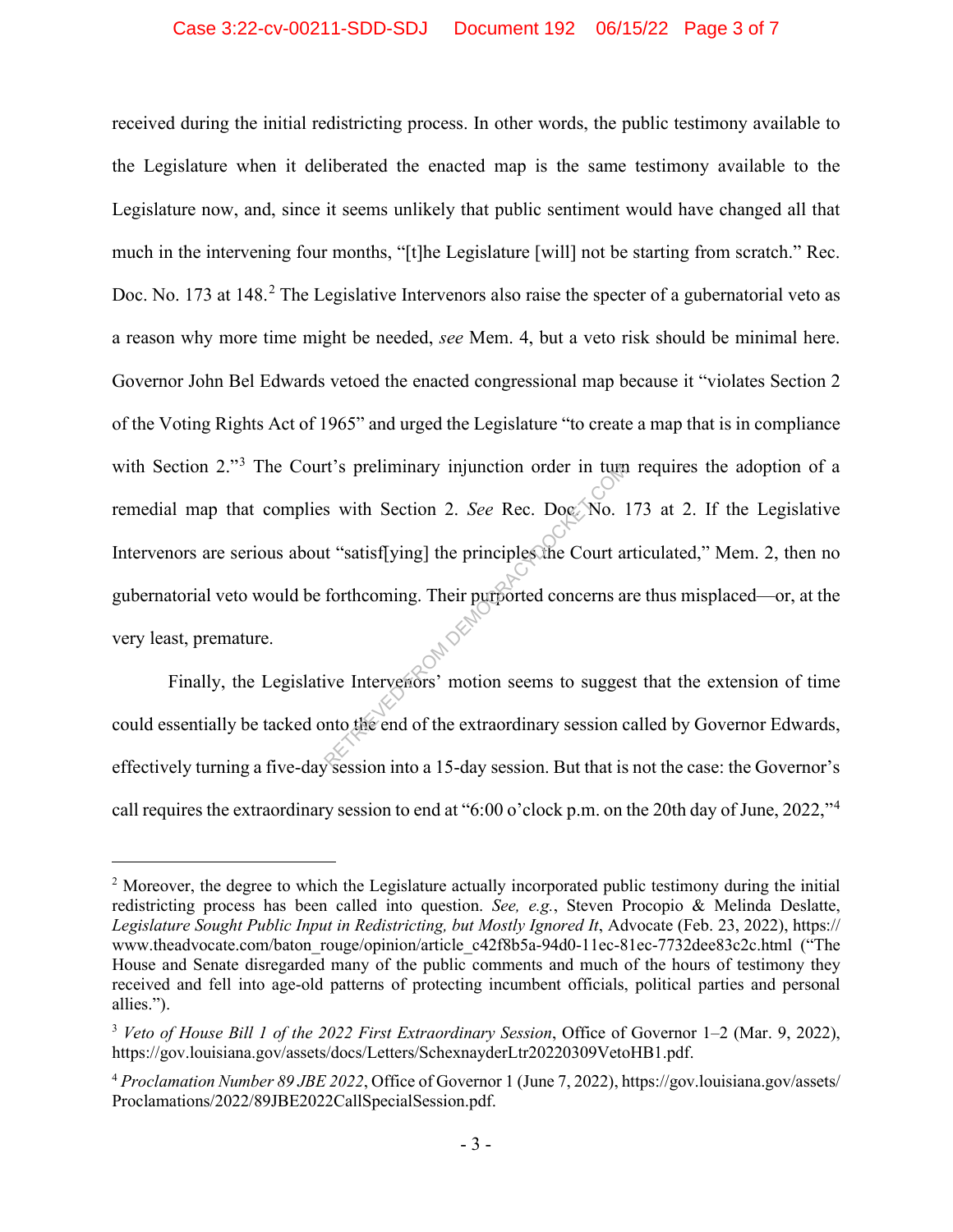#### Case 3:22-cv-00211-SDD-SDJ Document 192 06/15/22 Page 4 of 7

an ending date that cannot be altered or extended. *See* La. Const. art. III, § 2(B) ("The session shall be limited to the number of days stated [in the proclamation]."). To take advantage of the requested 10-day extension, the Legislature or Governor Edwards would need to call an *additional* extraordinary session, with the seven-day notice period included. The Legislative Intervenors themselves could have commenced that process "upon written petition of a majority of the elected members of each house," *id.*, but they have not yet done so—calling into question whether they actually intend to utilize the extension of time to enact a remedial map.

Ultimately, Plaintiffs recognize that it is "appropriate, whenever practicable, to afford a reasonable opportunity for the legislature to meet [legal] requirements by adopting a substitute measure." *Wise v. Lipscomb*, 437 U.S. 535, 540 (1978) (plurality opinion). Both this Court and the Fifth Circuit motions panel recognized that the initial June 20 deadline *does* provide the Legislature with a sufficiently reasonable opportunity to enact a new map. *See Robinson v. Ardoin*, No. 22-30333, 2022 WL 2104123, at \*16 (5th Cir. June 12, 2022) ("[T]he record suggests that [five-day] period *would* suffice."); Rec. Doc. No. 173 at 148 ("Defendants' assertion that 'an entirely new congressional plan' will be required at significant cost and hardship rings hollow. The Legislature would not be starting from scratch; bills were introduced during the redistricting process that could provide a starting point, as could the illustrative maps in this case, or the maps submitted by the *amici*." (footnotes omitted) (quoting Rec. Doc. No. 166 at 142)). The Legislative Intervenors cannot squander the opportunity that was afforded to them and then claim that no opportunity was given. But based on the Legislative Intervenors' representations, Plaintiffs do not oppose a modest extension of 10 days. the legislature to meet [legal] requirements, 437 U.S. 535, 540 (1978) (plurality opin<br>
el recognized that the initial June 20<br>
y reasonable opportunity to enact a new r<br>
04123, at \*16 (5th Cir. June 12, 2022)<br>
fice."); Re

Given the concerns articulated above, however—and to ensure that a lawful congressional map is timely implemented in advance of the 2022 midterm elections—Plaintiffs respectfully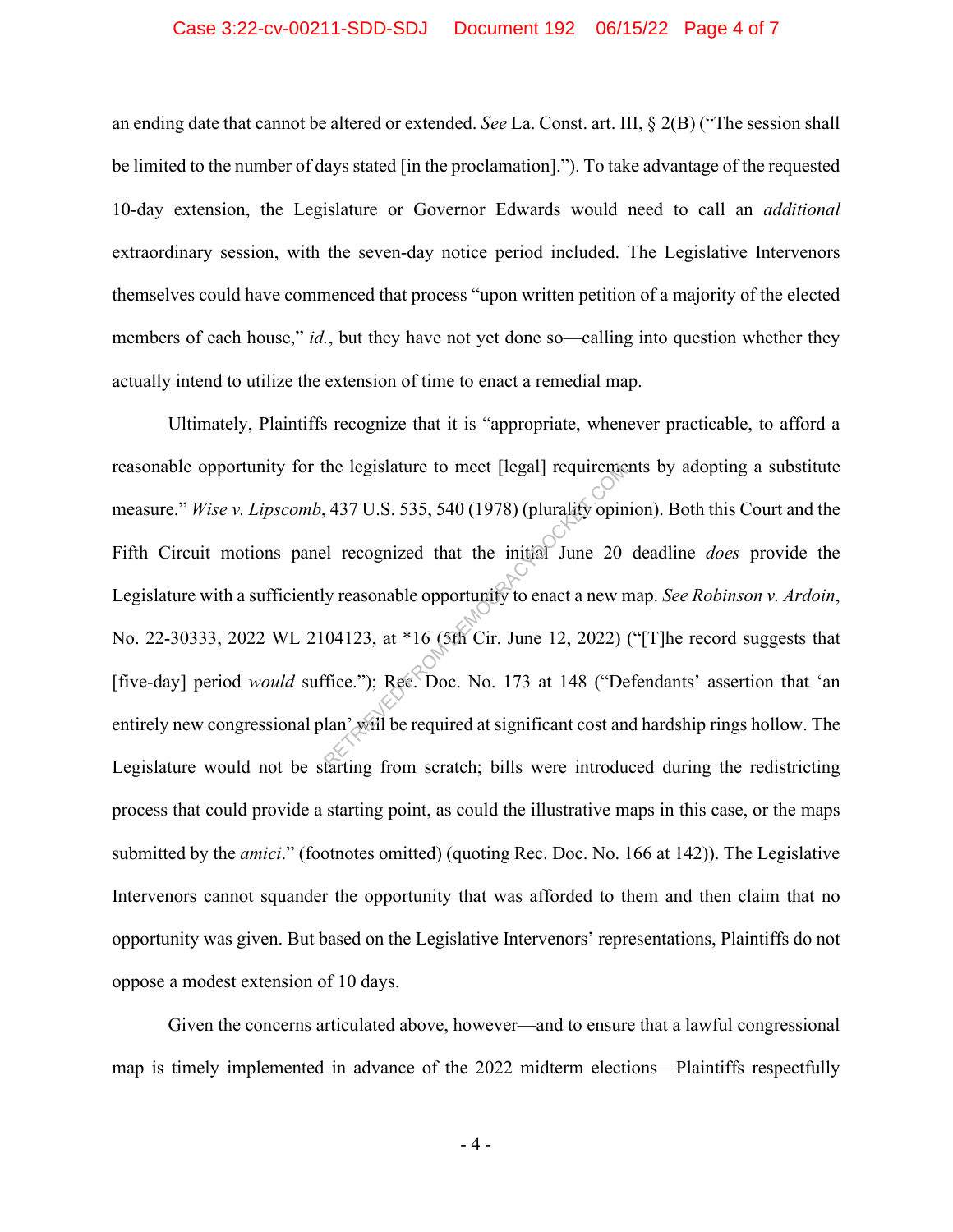# Case 3:22-cv-00211-SDD-SDJ Document 192 06/15/22 Page 5 of 7

request that any extension of time granted to the Legislature be contingent on the following conditions.

**The requested extension of time should not be used as a basis for a** *Purcell* **argument in the future.** Defendants previously made *Purcell* claims after the Court delayed the preliminary injunction hearing *at Defendants' request*. *See* Rec. Doc. No. 173 at 126 n.350, 145–47. Simply put, any attempt by the Legislative Intervenors to weaponize *this* extension of time—and thus prejudice not only Plaintiffs, but all Black Louisianians whose voting strength is diluted by the enacted congressional map—should not be tolerated. Implicit in the Legislative Intervenors' request for a 10-day extension is the assumption that a remedial map could be not only adopted by the Legislature in that time, but also then implemented by the State without significant cost or confusion. The Legislative Intervenors should affirmatively make this representation.

**The Court's remedial process should proceed concurrently with the extension of time.**  In the event the Legislature does not enact a lawful new plan even with the extension of time, the Court will be "left with the unwelcome obligation of performing in the legislature's stead," *Connor v. Finch*, 431 U.S. 407, 415 (1977)—and that obligation should not be postponed. Accordingly, Plaintiffs respectfully propose that "the Court  $\lceil \rceil$  issue additional orders to enact a remedial plan" as soon as possible, Rec. Doc. No. 173 at 2, and begin its own judicial redistricting process in advance of the extended legislative deadline. on is the assumption that a remedial map.<br>
but also then implemented by the State<br>
intervenors should affirmatively make thi<br> **al process should proceed concurrently**<br>
does not enact a fawful new plan even wis<br>
mwelcome eb

To ensure timely adoption of lawful maps, other courts have previously undertaken judicial redistricting concurrently with legislative efforts.<sup>5</sup> Such a concurrent process in this case would

<sup>5</sup> *See, e.g.*, *Norelli v. Sec'y of State*, No. 2022-0184, 2022 WL 1498345, at \*10 (N.H. May 12, 2022) (per curiam) (explaining that court "will take the necessary steps to formulate a district plan that complies with all applicable laws in order to protect the fundamental rights of New Hampshire voters" while "reiterat[ing] that the legislature is not precluded from enacting a legally valid congressional district plan at any time"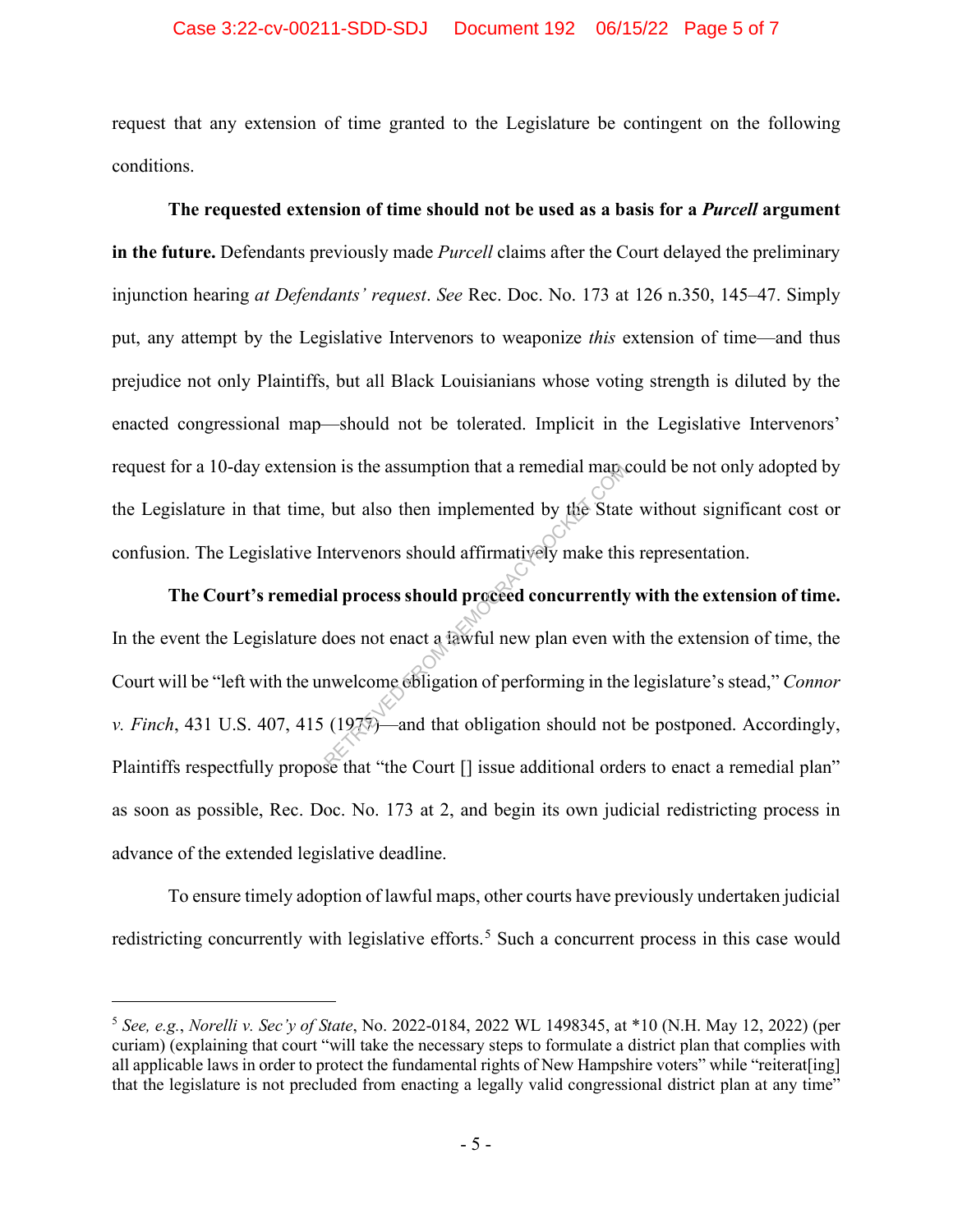#### Case 3:22-cv-00211-SDD-SDJ Document 192 06/15/22 Page 6 of 7

not usurp the legislative prerogative to undertake redistricting—it would simply act as an insurance policy to make certain that a lawful map is adopted as expeditiously as possible.

To that end, Plaintiffs propose the following schedule for judicial adoption of a remedial congressional map.

• **Wednesday, June 22, 2022:** Deadline for submission of proposed remedial maps and memoranda in support.

• **Monday, June 27, 2022:** Deadline for responses to proposed remedial maps.

• **Wednesday, June 29, 2022:** Deadline for replies in support of proposed remedial

maps.

• **Thursday, June 30 or Friday, July 1:** Hearing on proposed remedial maps.

Plaintiffs believe that this proposed schedule will allow the Court to adopt a remedial map during the week of July 4—well in advance of the July 20–22 candidate-qualifying period. *See 2022 Elections*, La. Sec'y of State, https://www.sos.la.gov/ElectionsAndVoting/PublishedDocuments/ ElectionsCalendar2022.pdf (Apr. 2022). une 30 or Friday, July 1: Hearing on proposed schedule will allow the Court to a<br>n advance of the July 20–22 candidate-<br>e, https://www.sos.la.gov/ElectionsAndV<br>(Apr. 2022):

In sum, a concurrent judicial process will ensure that a remedial map is successfully adopted and that the voting rights of Black Louisianians are vindicated in this year's midterm elections and beyond.

during that process); *Wattson v. Simon*, 970 N.W.2d 56, 57–61 (Minn. Special Redistricting Panel 2022) (describing judicial redistricting process undertaken concurrently with legislative redistricting); Order on Submission of Remedial Plans for Court Review at 2, *N.C. League of Conservation Voters v. Hall*, Nos. 21 CVS 015426, 21 CVS 500085 (N.C. Super. Ct. Feb. 8, 2022) (three-judge court) (describing plan for court adoption of remedial congressional and state legislative maps); *cf. Wesch v. Hunt*, 785 F. Supp. 1491, 1500– 01 (S.D. Ala. 1992) (three-judge court) (adopting judicial redistricting plan notwithstanding "legislature's belatedly adopted plan" due to risk of delay posed by preclearance requirement).